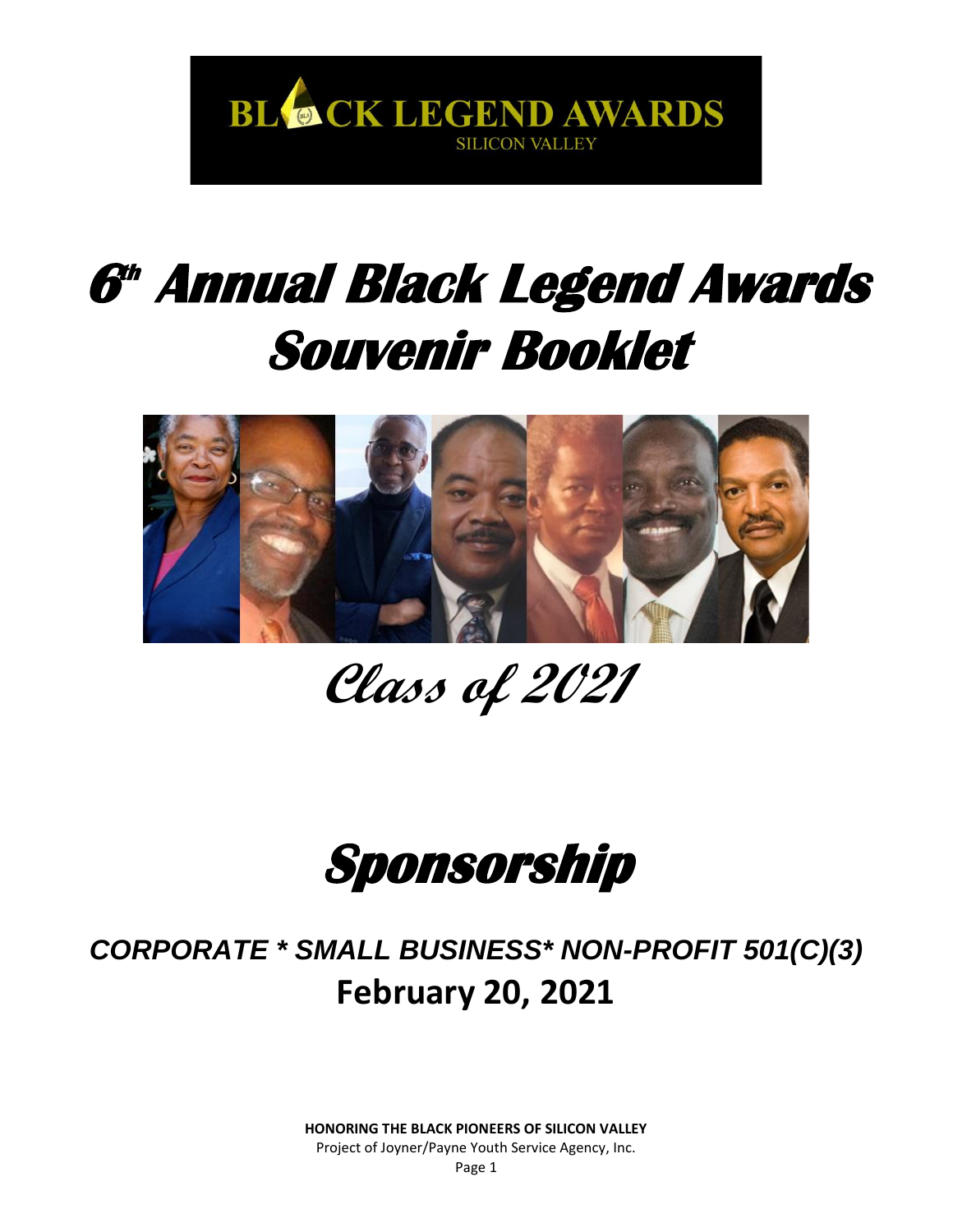

Dear Community Supporter,

We need your investment to help establish the San Jose Black History Museum Silicon Valley (SJBHMSV). Our dream is to create a museum to honor African Americans' contributions in Silicon Valley and the United States of America. We are reaching out to you to invest in this vision.

Three of San Jose's oldest non-profit organizations, Joyner Payne Youth Services Agency, Inc., Silicon Valley Black Chamber of Commerce, Inc., and the African American Community Service Agency, Inc., have joined forces in a collaborative effort to establish the San Jose Black History Museum Silicon Valley in San Jose.

You can be part of history. You can make a difference. You can be a change agent for the African American community. Your investment to establish the San Jose Black History Museum Silicon Valley will help honor the Black Pioneers of the Silicon Valley.

One of the six exhibits at the museum will be the *Black Legends Hall of Fame Silicon Valley*. These black pioneers' history and accomplishments will be on permanent display to educate the African American youth and others on the African American contributions in the Silicon Valley.

Our 6th Annual Black Legend Awards Silicon Valley Induction Ceremony for the Class of 2021 will be a virtual event because of the pandemic. For the safety of the community. The Induction is on Saturday, February 20, 2021. All the proceeds raised will go toward the establishment of the San Jose Black History Museum Silicon Valley.

The overall goal is to raise \$5,000,000 for the development and creation of the museum. Our fundraising campaign for this year is to raise \$100,000 to create the infrastructure for the museum. You can help us to reach this objective by becoming an investor. We have several different sponsorship packages. Please review the sponsorship opportunities in this packet and make your selection. We can customize a sponsorship to meet your requirements.

You can help us reach this goal by purchasing an ad in the *Black Legend Awards Souvenir Booklet*.

Attached is information about the various purchase options. The deadline to purchase your souvenir booklet ad is Friday, January 30, 2021.

Thanks for your support,

*Aaron K. Hicks Jr,* 

**Black Legend Awards Silicon Valley, Chairman**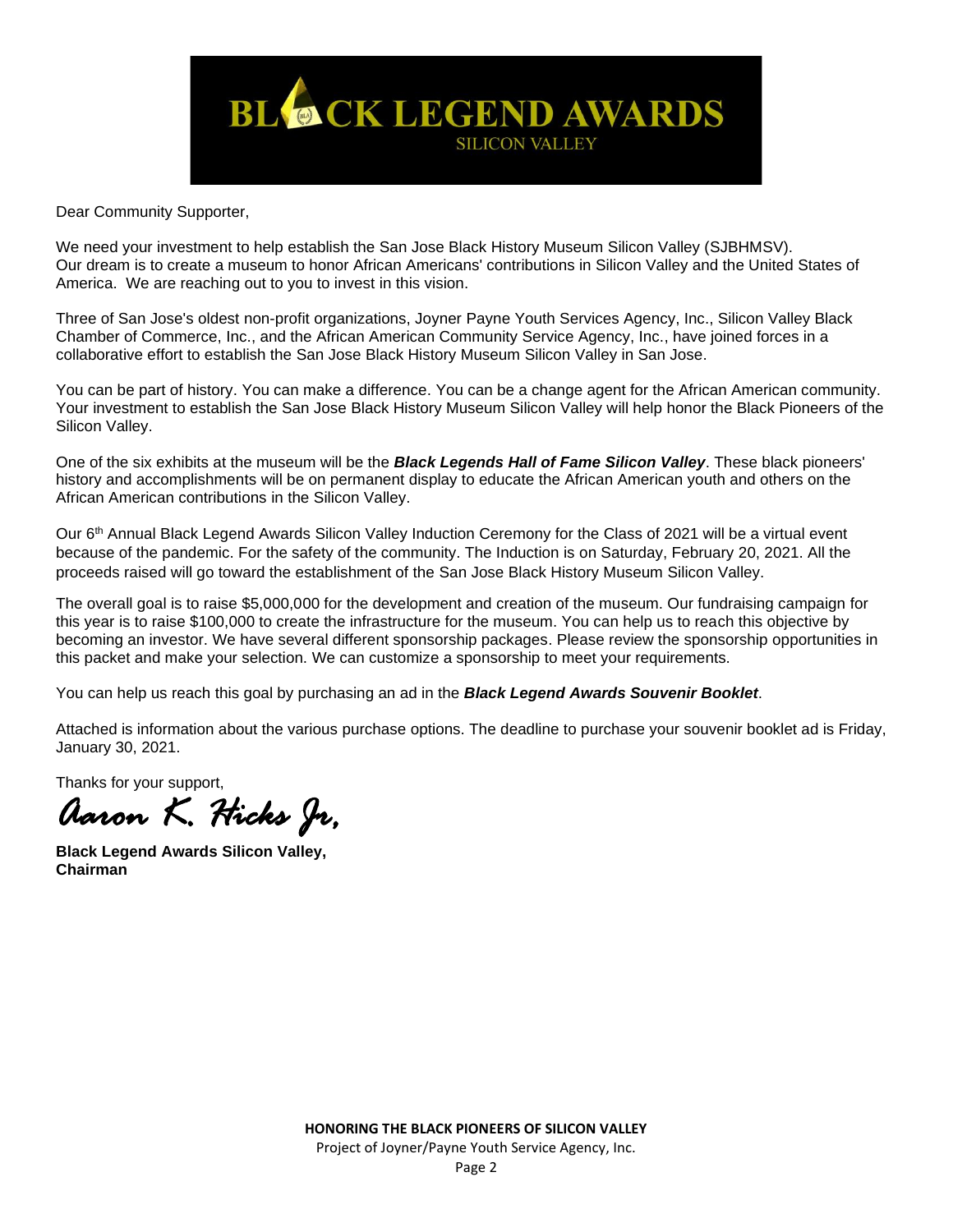

# **SOUVENIR BOOKLET APPLICATION**

| <b>COMPANY NAME:</b>         |                      |
|------------------------------|----------------------|
| <b>POINT OF CONTACT:</b>     |                      |
| <b>INDIVIDUAL NAME:</b>      |                      |
| <b>ADDRESS:</b>              |                      |
| <b>CITY, STATE &amp; ZIP</b> |                      |
| <b>PHONE:</b>                | <b>EMAIL ADDRESS</b> |
|                              |                      |

## **Check the box for your sponsorship AD Space:**

| <b>SMALL/MEDIUM BUSINESS</b><br><b>CORPORATE</b> |                              | NON-PROFIT 501(C)(3)              |
|--------------------------------------------------|------------------------------|-----------------------------------|
| <b>Back Cover - \$2,500</b>                      | <b>Back Cover - \$1,500</b>  | <b>Back Cover - \$1,000</b>       |
| Inside Front Cover - \$1,500                     | Inside Front Cover - \$1,000 | <b>Inside Front Cover - \$500</b> |
| Inside Back Cover - \$1,500                      | Inside Back Cover - \$1,000  | <b>Inside Back Cover - \$500</b>  |
| <b>Full Page - \$1,000</b>                       | Full Page - \$500            | Full Page - \$375                 |
| Half Page - \$500                                | Half Page - \$375            | Half Page - \$250                 |
| Quarter Page - \$375                             | Quarter Page - \$250         | Quarter Page - \$100              |
| <b>Business Card - \$50</b>                      | <b>Business Card - \$50</b>  | <b>Business Card - \$50</b>       |

### **NOTE: If the ad space selected is not available, customer service will contact you.**

#### **AD SIZE**

**Back Cover | Inside Front Cover | Inside Back Cover -** 7.5" X 9.5" (4750 X 2750 Pixels) **Full Page -** 7.5" X 9.5" (4750 X 2750 Pixels) **Half Page -** 7.5" X 4.5" (2250 X 1350 Pixels) **Quarter Page -** 3.5" X 4.5" (1050 X 1350 Pixels) **Business Card -** 3.5" X 2" (1000 X 650 Pixels)

#### **AD REQUIREMENTS**

- The File will be Photoshop, Illustrator, TIFF, JPEG, PNG, or PDF files. MAC or PC format
- The File should be 300 dpi, built to the correct size.
- Include all fonts and graphics.
- Include a pdf file for proofing.
- Please be advised. We cannot be responsible for the print quality of ads, logos, or photos submitted, preprinted or not Camera-Ready Art.

#### **HONORING THE BLACK PIONEERS OF SILICON VALLEY**

Project of Joyner/Payne Youth Service Agency, Inc.